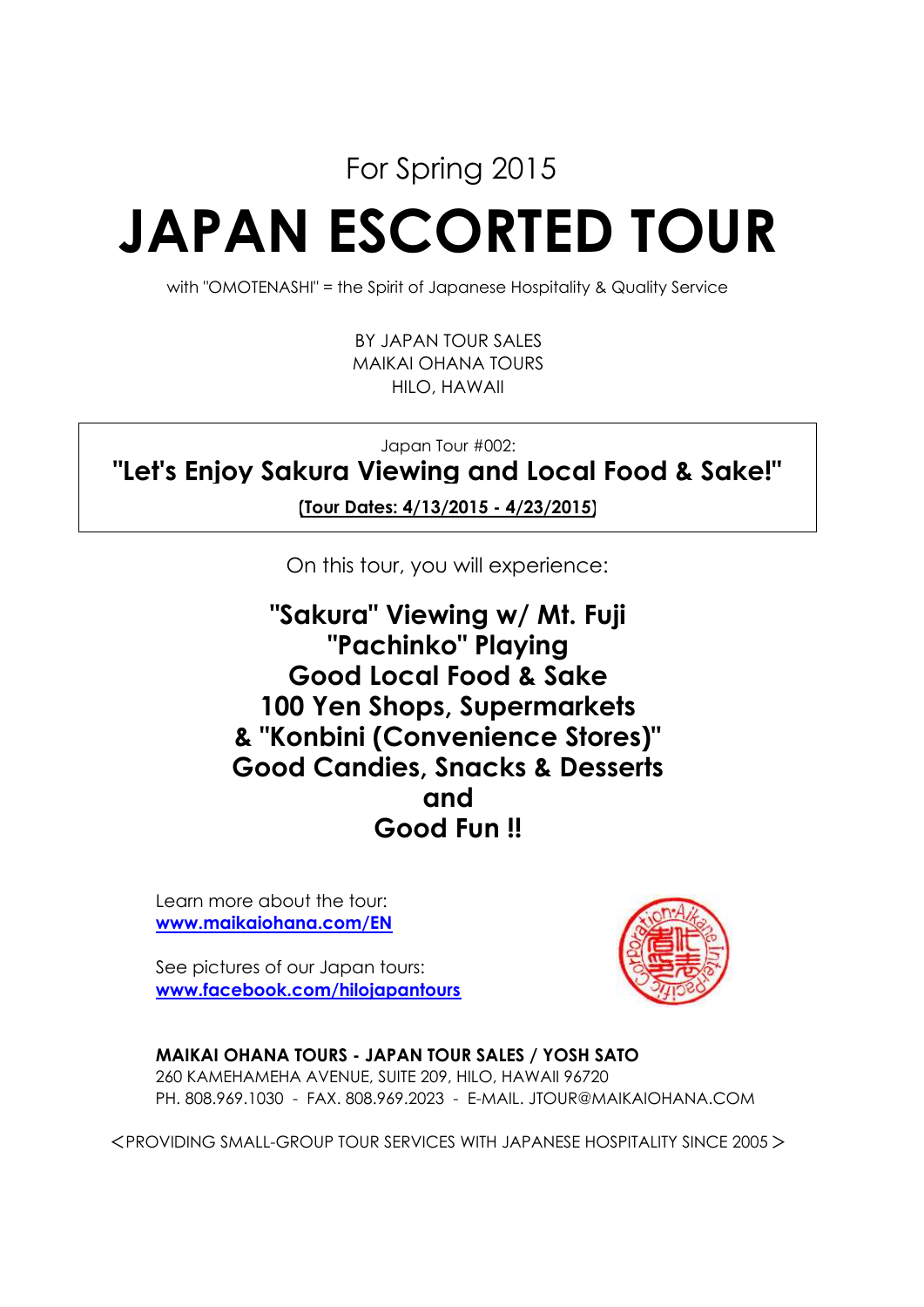Exclusive Japan Escorted Tour from Hawaii with Japanese Hospitality

# *"Let's Enjoy Japan's Sakura Viewing and Local Food & Sake!"*

Tour Highlights:

(Japan Tour #002)

*<1> Witness the seasonal Sakura, Cherry Blossom, with Mt. Fuji (World-Heritage Site) at Lake Kawaguchi-ko & at Matsumoto Castle (National Treasure)*

*<2> Explore Kyoto, Takayama & Tokyo, the Historic Towns & Modern City of Japan*

*<3> Play Pachinko Hard! - Japanese Gambling Experience*

*<4> Enjoy Japan's Local Food and Taste Fresh Local Sake at Breweries*

*<5> Shop like Japan locals at 100 Yen Shops/Supermarkets/Depachika/Aeon Mall, etc.*

Tour Dates:

# **April 13, 2015 - April 23, 2015 < 10 Days/9 Nights >**

\*We can arrange for your extended stay in Japan *(4 nights in Tokyo, 2 nights in Takayama, Gifu, and 3 nights in Kyoto)*

Tour Destinations:

**Haneda Airport in Tokyo - Tokyo - Lake Kawaguchi-ko in Yamanashi - Matsumoto in Nagano - Takayama in Gifu - Nagoya in Aichi - Nara - Kyoto - Kansai Airport in Osaka**

Tour Prices (Land Only):

*Adult*

*Double & Triple Occupancy Single Occupancy*

*\$1,680.00* per person + tax

*per person + tax \$1,830.00 per person + tax*

\*For child occupancy or any other pricing questions, please inquire with us.

< Inclusions >

\*9-night budget or business-type hotel accommodation with 5 breakfast (2 at Tokyo hotel, 2 at Takayama hotel and 1 at Kyoto hotel) - your hotels will be announced 1-2 week(s) before the tour departure.

\*A full-time services (tour guiding, escorting, interpreting, etc.) from the beginning and end of the tour fully provided by English/Japanese speaking tour guide(s)

\*All transportation fees in Japan (4/14 airport bus ticket, 4/15 1-day train pass, 4/16 1-day train/bus pass, 4/18 express bus tickets, 4/20 express and bullet train tickets, 4/21 1-day bus pass, 4/23 airport limousine bus ticket

\*All admission fees (4/18 for Matsumoto castle, 4/21 for Kiyomizu-dera temple)

\*1 luggage transfer per person from Tokyo to Kyoto hotel or Kansai airport (by delivery company) \*Roundtrip airport transfers from your home to Hilo airport (with above tour dates and in Hilo area only)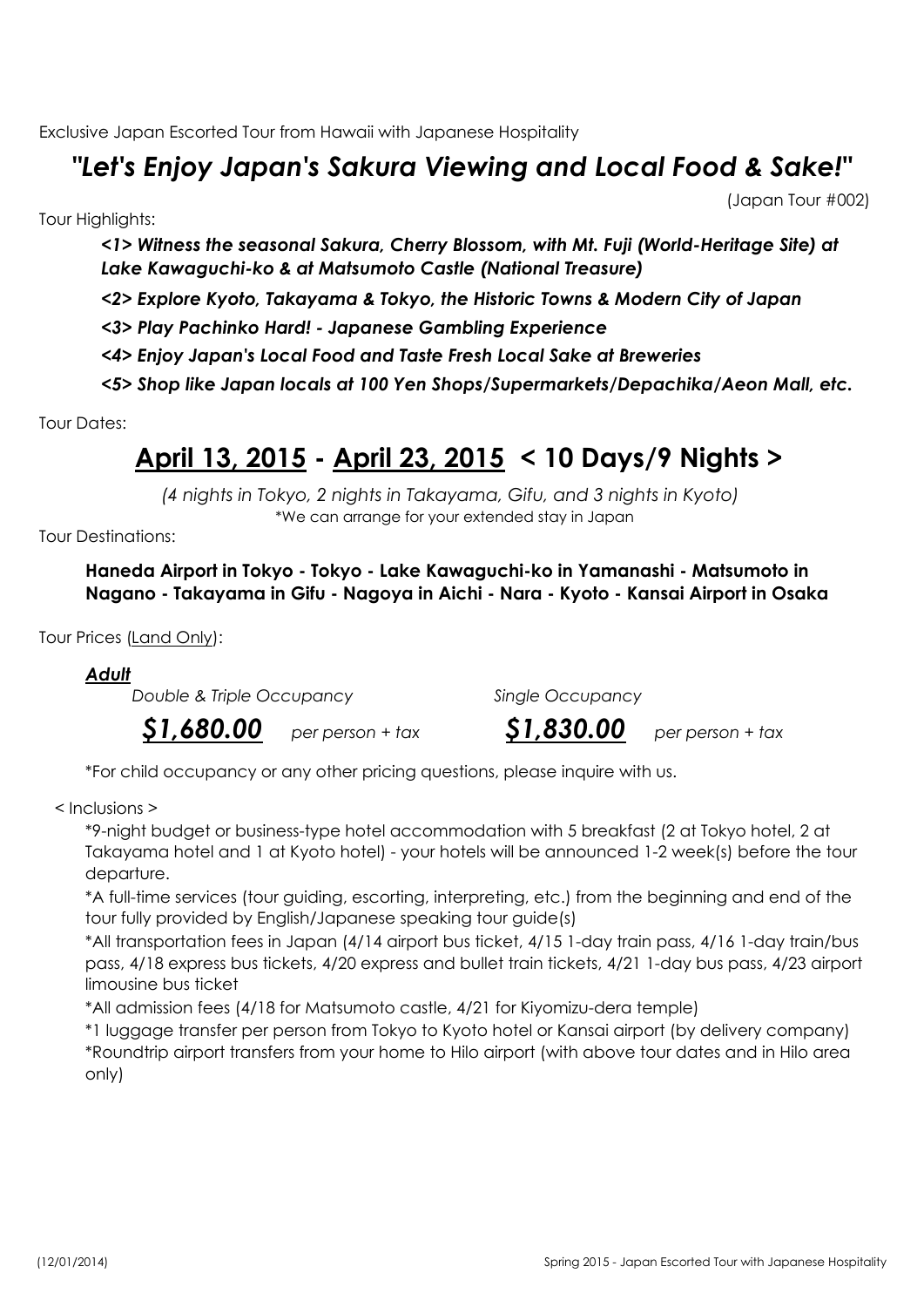#### < Exclusions >

| *Roundtrip airfare from Hawaii to Japan | *Incidental hotel charges such as room      |
|-----------------------------------------|---------------------------------------------|
| *All lunches and dinners in Japan       | service, laundry service, phone calls, etc. |
| <i>*Travel insurances</i>               | *Wi-Fi rental fee for smart phones          |
| <i>*Passport fees</i>                   | *Personal expenses (food, omiyage, etc.)    |

Tour Itinerary:

| $<$ Day $1>$   | 4/13 | Depart from Honolulu, Hawaii (HA457@4:50PM)                                                                                                                                                                                                                                                                                                                                                    |
|----------------|------|------------------------------------------------------------------------------------------------------------------------------------------------------------------------------------------------------------------------------------------------------------------------------------------------------------------------------------------------------------------------------------------------|
|                | 4/14 | Arrive in Tokyo, Japan (@10:05PM)                                                                                                                                                                                                                                                                                                                                                              |
| $<$ Day 2 $>$  | 4/15 | 1-Day Trip/Tokyo - 9:00-15:00 Explore Tsukiji Fish Market & Asakusa-Sensoji<br>temple & Nakamise shopping streets. 15:00 - free-time (explore nearby<br>area: Kappabashi/Tokyo Sky tree & sola machi mall/Akihabara/Ueno &<br>Ameya yokocho, etc.) <evening> 19:00~ Join us at Robot Restaurant in<br/>Shinjuku (optional/reservation required).</evening>                                     |
| $<$ Day 3 $>$  | 4/16 | 1-Day Trip/Tokyo - Sakura Viewing with Mt. Fuji at Lake Kawaguchi-ko.<br><morning> View Sakura blooming and snow-covered Mt. Fuji at Lake<br/>Kawaguchi-ko <afternoon> Free-time (go visit the 5th station on Mt. Fuji or<br/>one of the Japan's most popular theme parks, <i>Fuji-Q highland (optional)</i>,<br/>to ride on thrilling roller coasters and see Mt. Fuji.</afternoon></morning> |
| $<$ Day 4>     | 4/17 | <b>Free-Day/Tokyo</b> - Explore Tokyo area more!                                                                                                                                                                                                                                                                                                                                               |
| $<$ Day 5 $>$  | 4/18 | Tokyo/Matsumoto/Takayama - Transfer from Tokyo to Matsumoto in<br>Nagano by express bus to visit Matsumoto castle and see the seasonal<br>Sakura (cherry blossom)                                                                                                                                                                                                                              |
|                |      | Transfer from Matsumoto to Takayama in Gifu by express bus.                                                                                                                                                                                                                                                                                                                                    |
| $<$ Day $6$ >  | 4/19 | Free-Day/Takayama - Explore the old town of Takayama on foot or go on<br>a half-a-day trip to Shirakawago, World-Heritage site. Visit Miyagawa<br>morning market for omiyage, eat local food like Hida beef and taste fresh<br>local sake at breweries, or relax in onsen hot springs!!                                                                                                        |
| $<$ Day 7>     | 4/20 | Takayama/Nagoya/Kyoto - <morning> Transfer from Takayama Station to<br/>Nagoya Station in Aichi by express train and enjoy shopping at the<br/>Nagoya's famous underground shopping streets.</morning>                                                                                                                                                                                         |
|                |      | Transfer from Nagoya Station to Kyoto Station by bullet train.                                                                                                                                                                                                                                                                                                                                 |
| $<$ Day 8>     | 4/21 | 1/2-Day Trip/Kyoto - <morning> Experience the feeling of old Kyoto at<br/>Kiyomizudera, Ninenzaka, Sannenzaka &amp; Gion area <afternoon> free-time</afternoon></morning>                                                                                                                                                                                                                      |
| $<$ Day 9>     | 4/22 | Free-Day/Kyoto (Nara) - Explore Kyoto more! or Nara to visit Todaiji<br>temple, Kasuga-taisha shrine and Nara park to feed the deer crackers<br>(optional & escorted by guide)                                                                                                                                                                                                                 |
| $<$ Day $10$ > | 4/23 | 1/2-Day Free/Kyoto - <morning> Enjoy the last free time in Kyoto.<br/><afternoon> Transfer to Kansai Airport in Osaka by airport limousine bus<br/>(@3:00PM/4:00PM)<br/><evening> Depart from Kansai Airport for Hawaii (HA450@9:15PM)<br/>Arrive in Honolulu, Hawaii (@9:50AM)</evening></afternoon></morning>                                                                                |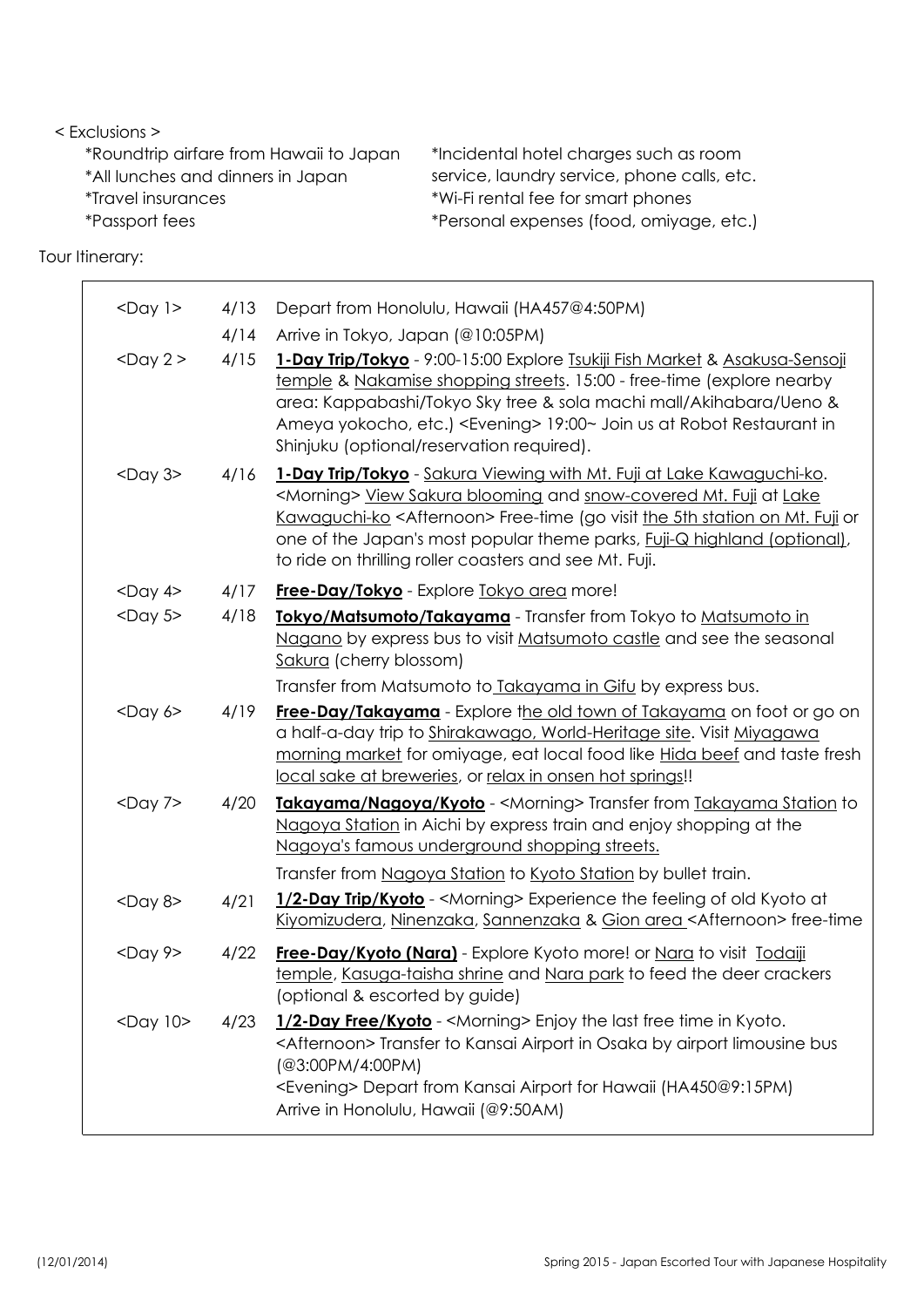Flight Schedules:

We highly recommend you to book your flights through Hawaiian Airlines with the following flight schedules:

| - Departing Flight: [HA457] - Monday, April 13, 2015, 5:40 PM |
|---------------------------------------------------------------|
| from Oahu - Honolulu (HNL) to Tokyo - Haneda, Japan (HND)     |
|                                                               |

#### **[ HA450 ] - Thursday, April 23, 2015, 9:15 PM** - Returning Flight:

from Osaka - Kansai, Japan (KIX) to Oahu - Honolulu (HNL)

\*Current airfare prices for the above flights on Hawaiian Airlines website (as of December 1, 2014):



\*Please book your flights after receiving a confirmation of the guaranteed tour departure from us. We will notify you by March 15, 2015 if the minimum tour participant requirement of 10 PAX is met.

\*Our tour escort will fly from Hilo to Japan on Hawaiian Airlines with the above flight schedules. Our meeting point will be held at Honolulu airport for those who will participate in our tour from other parts of Hawaii. Please meet our escort(s) at the boarding gate by 4:00 PM,

\*If you plan to fly on other airlines, please let us know in advance. We can provide you with instructions to meet the tour group in Japan.

Tour Registration:

To register for the tour, please fill out a tour registration form (or go online at http://www.maikaiohana.com/EN) and mail it to us with a deposit fee of \$100 per person. Checks, cash or credit card payments (by Paypal or at our office) are acceptable.

> MAIKAI OHANA TOURS Hilo, HI 96720 Attn: Yosh Sato, Japan Tour Sales 260 Kamehameha Avenue, Suite 209

Final Tour Payment(s):

After your tour registration with \$100 deposit payment, your balance (tour price + tax - \$100) will be due by February 15, 2015 if the tour departure is guaranteed or otherwise by March 15, 2014. We will notify you of the balance payment. A personal check, cash or credit cards (by Paypal or at our office) are acceptable.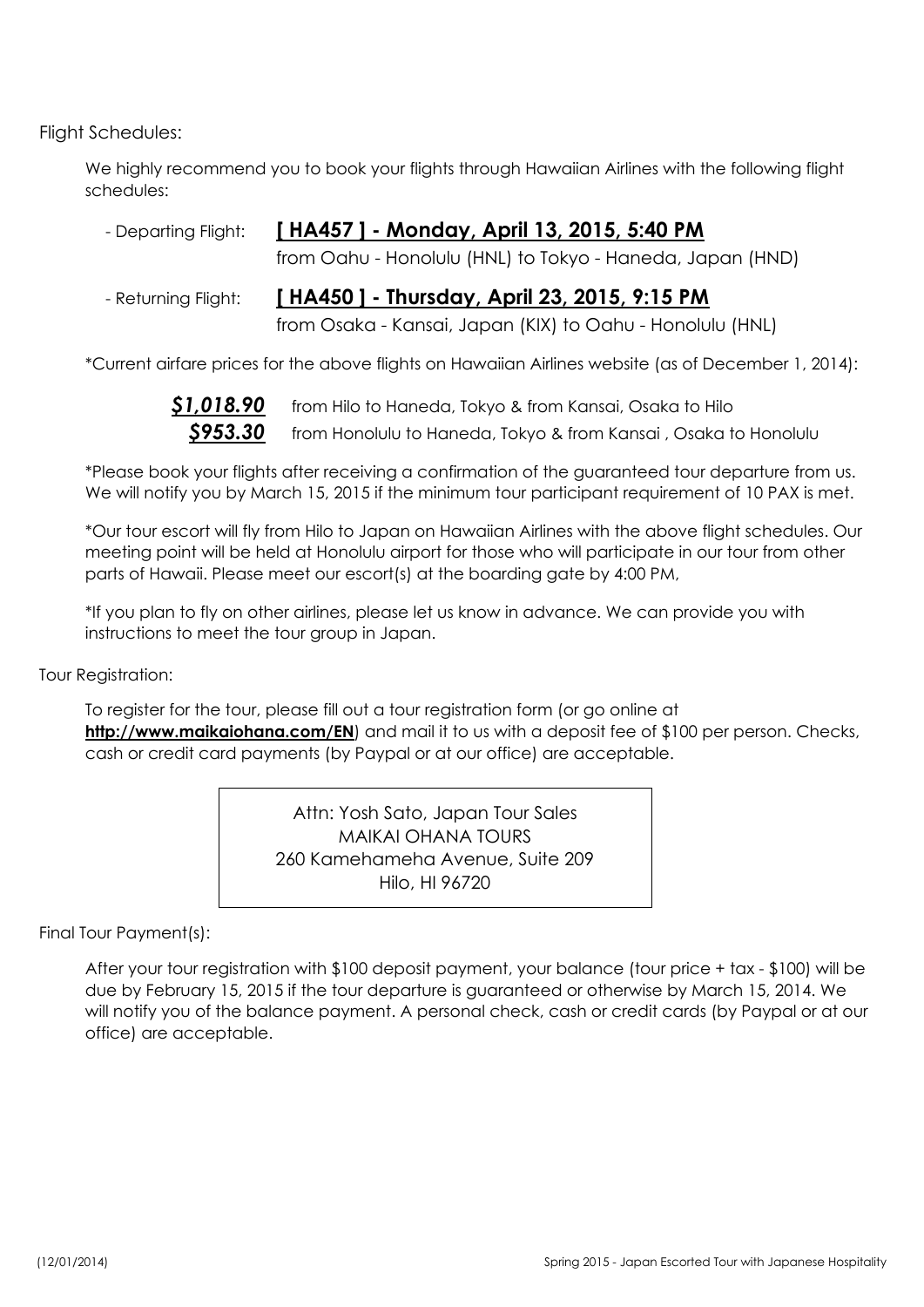Cancellation Policy:

If you need to cancel your tour reservation, you must advise us in writing (by letter signed by the person who has made the reservation or e-mail). Please note that any cancellation request by phone will not be accepted. Then we will confirm your cancellation and notify you of any cancellation fee(s) if any.

If you cancel your reservation: one of the following cancellation fees applies:

- $>$  anytime prior to the departure date ( $=$  4/13/2015):
- 50% of total tour price > 31 to 15 days prior to the departure date (3/15 - 3/31/2015):

100% of total tour price  $> 14$  to 0 days prior to the departure date  $(4/1 - 4/13/2015)$ :

\*Deposit will be refunded to you if the tour is cancelled due to the minimum participant requirement.

Terms and Conditions:

1. You must have a valid US passport to travel to Japan.

2. Participants with Non-US passport may require to obtain visa from the Consulate General of Japan in Honolulu before the tour departure. Please contact at 808.543.3111.

3. You must be in good health condition and able to walk long-distance.

4. Daily tour schedule is subject to change due to weather conditions or other unforeseen circumstances.

5. Due to limited storage space on transportations, it is recommended to carry only 1 luggage and 1 hand carry bag per person during the tour.

6. Travel insurance is recommended to purchase for your protection.

7. Your hotels will be determined and notified to you 7 days before the tour departure date. All rooms will be budget/economy-class/business type: twin-bedrooms for double occupancy and single-bedrooms for single occupancy with non-smoking or smoking (can be treated with room freshener).

8. Credit cards are widely accepted to make your payments in Japan. However, it is recommended to exchange and carry some amount of cash to be expensed for your own needs. Local shops (100 yen shops, etc.) and restaurants may not accept credit cards.

9. Children are welcome to participate in the tour, but must be accompanied by a parent(s), grandparent(s) or others with a parent's permission note. We offer reduced prices for children., so please inquire.

10. A minimum of 10 tour participants is required to guarantee the departure of the tour.

*Japan Tour Sales* **MAIKAI OHANA TOURS** 260 Kamehameha Avenue, Hilo Bay Building Suite 209 Hilo, Hawaii 96720, USA Phone (808) 969-1030 FAX (808) 969-2023

\$100 deposit per person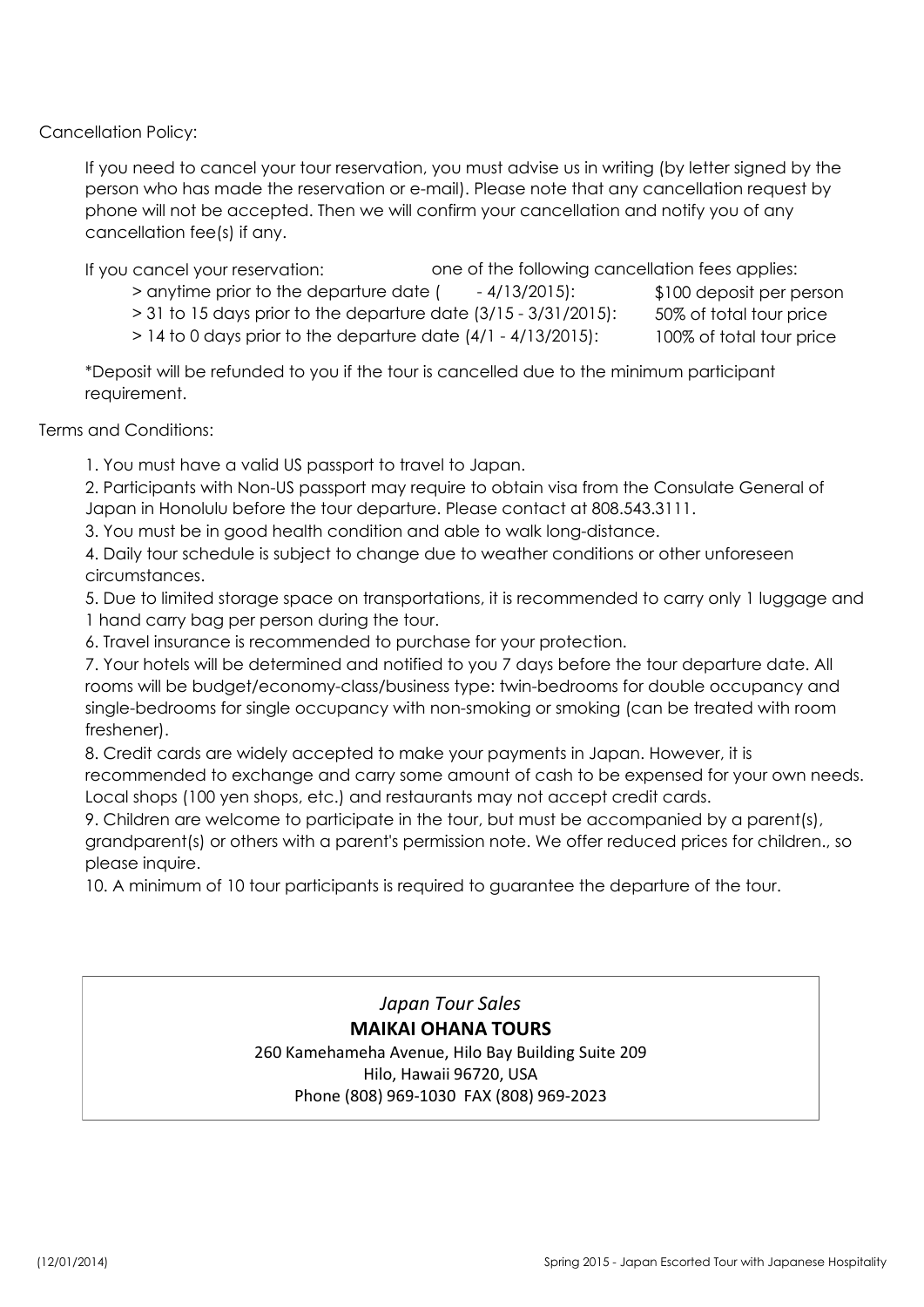# **TOUR REGISTRATION FORM**

To register for our tour and reserve your seat(s), please fill out this Tour Registration Form completely and submit it with a \$100 deposit per person. We will confirm your tour resgistration once it is processed.

1) Tour Name: "**Let's Enjoy Sakura Viewing and Local Food & Sake! (Japan Tour #002)"** 2) Tour Dates: **April 13, 2015 to April 23, 2015 (4/13/2014 - 4/23/2015)**

3) Tour Occupancy Type & Total Number of Participants:

|        | Single | <b>Double</b> | <b>Triple</b> | Child | Total |
|--------|--------|---------------|---------------|-------|-------|
| # of P |        |               |               |       |       |

4) Tour Participant Information:

<1> Tour Participant #1:

| Last                   | First       |         | Middle          |        | Gender                 |
|------------------------|-------------|---------|-----------------|--------|------------------------|
|                        |             |         |                 |        | M / F                  |
| DOB (MM/DD/YYYY)       | Nationality |         | Passport Number |        | Exp. Date (MM/DD/YYYY) |
|                        |             |         |                 |        |                        |
| <b>Mailing Address</b> |             | Phone # |                 | Cell # |                        |
|                        |             |         |                 |        |                        |
|                        |             | E-mail  |                 |        | *Line ID               |
|                        |             |         | $^\copyright$   |        |                        |

\*Please use the last page to add information about participant #2 or more

\*Please set up your Line account on your smart phone to get connected to the tour group and your family. We will be using the Line to communicate with you and each other in Japan.

5) Tour Payment Method (check one):

| I will pay the tour deposit by | $\Box$ Cash - $\Box$ Personal Check - $\Box$ Credit Card |  |
|--------------------------------|----------------------------------------------------------|--|
| I will pay the balance due by  | $\Box$ Cash - $\Box$ Personal Check - $\Box$ Credit Card |  |

If you are paying your tour deposit of \$100 per person or balance by a personal check or money order, please make it payable to Maikai Ohana Tours and mail it to Maikai Ohana Tours, Japan Sales Dept., 260 Kamehameha Ave., Ste. 209, Hilo, HI 96720.

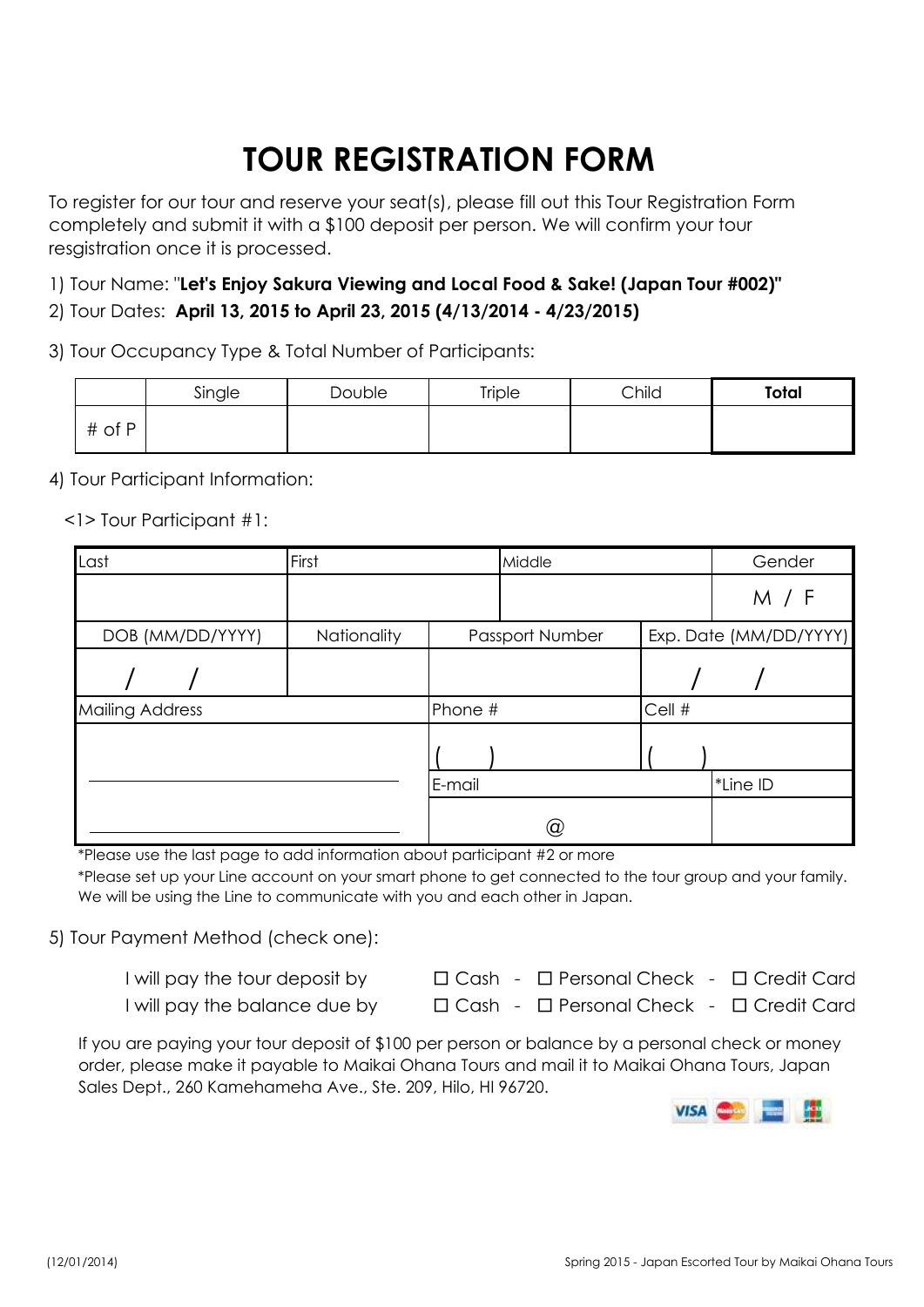#### 6) Emergency Contact:

| <b>Contact Name:</b>    | Relationship: |  |
|-------------------------|---------------|--|
| Phone (cell) $\#$ : $($ | Line ID:      |  |
| E-mail:                 |               |  |

7) Other Information:

Please list any medical conditions, food allergies or other assistance required:

Special request (if any):

#### 8) Questioners (optional):

<1> What has made you decide to participate in this Japan tour?

<2> How many times have you visited Japan before?

<3> What are you most interested in this Japan tour?

<4> Is there anything you want to buy or anywhere you want to visit in Japan?

<5> What would you like to eat and/or drink in Japan?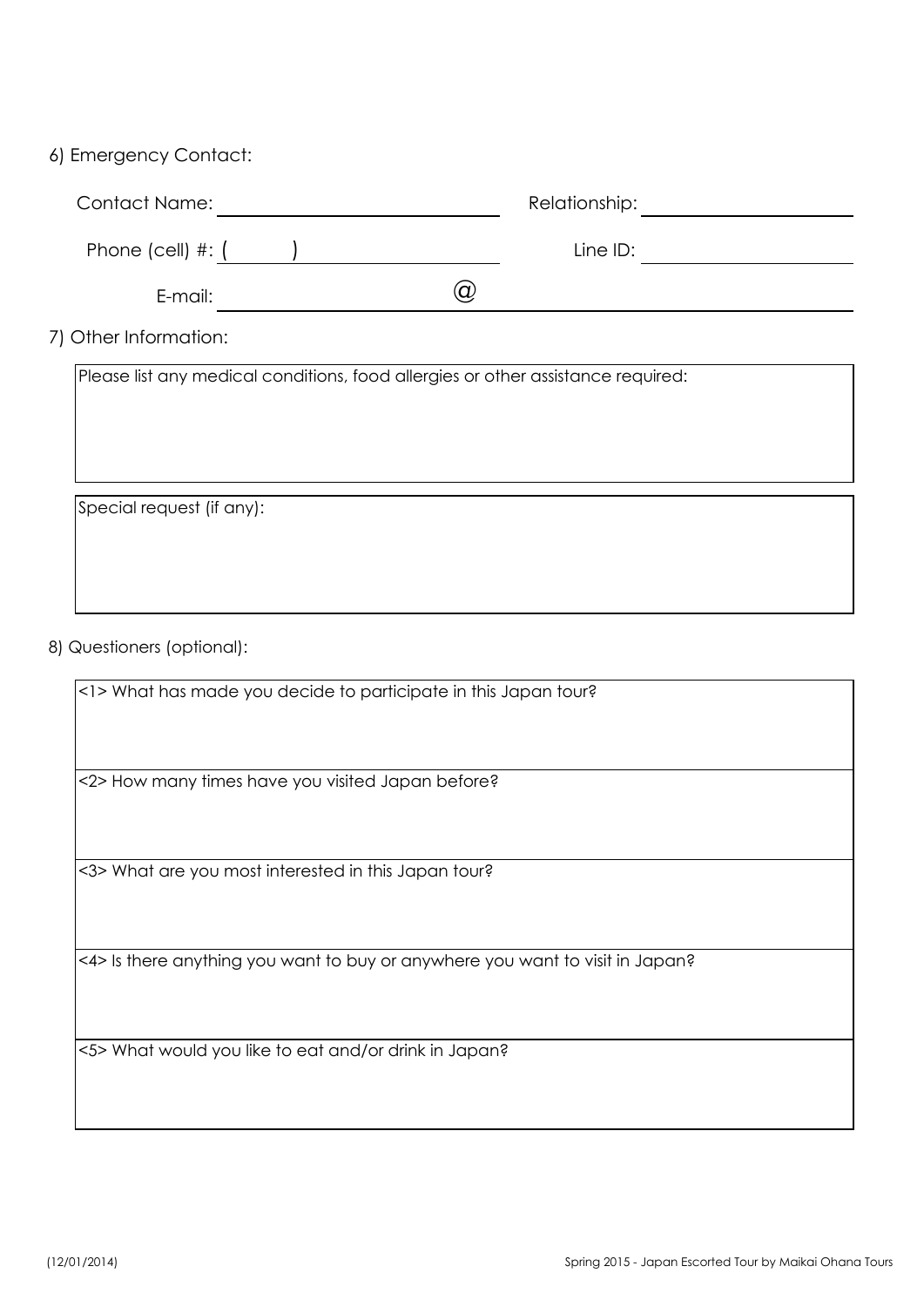#### Responsibility

Maikai Ohana Tours (d.b.a of Aikane InterPacific Corporation) acts only as an agent for the owners and contractors providing means of transportation or other services where offered or provided. The issuance and acceptance of such tickets and/or vouchers shall be deemed to consent the further conditions that Maikai Ohana Tours shall not or become liable or responsible in any way in connection with such means of transportation or other services, or for any loss, injury or damage to or in respect of any person or property however arising, nor be responsible for damages arising from the default of a tour operator/carrier, lost/damaged luggage, trip cancellation, bad weather, natural disaster or other acts of God. We reserve the right to alter the tour schedule and itinerary given in this brochure and our website. We reserve the right to accept and retain or decline any person(s) as a member of any tour. All tours are based on 10 paying passengers. We reserve the right to cancel any tour 30 days or more prior to departure. All deposits will be refunded to you.

#### Acknowledgement

I or We, the undersigned, have read carefully and understand the terms and conditions pertaining to the above stated tour and agree these conditions. All information will remain confidential.

| Signature: |  |  |  |
|------------|--|--|--|
|            |  |  |  |
| Name:      |  |  |  |

| Date: |  |  |  |  |
|-------|--|--|--|--|
|-------|--|--|--|--|



#### **MAIKAI OHANA TOURS Japan Tour Sales** 260 Kamehameha Avenue, Suite 209 Hilo, Hawaii 96720 Ph. 808.969.1030 - FAX 808.969.2023 www.maikaiohana.com/EN E-mail: jtour@maikaiohana.com Please contact *Yosh Sato* for more information.